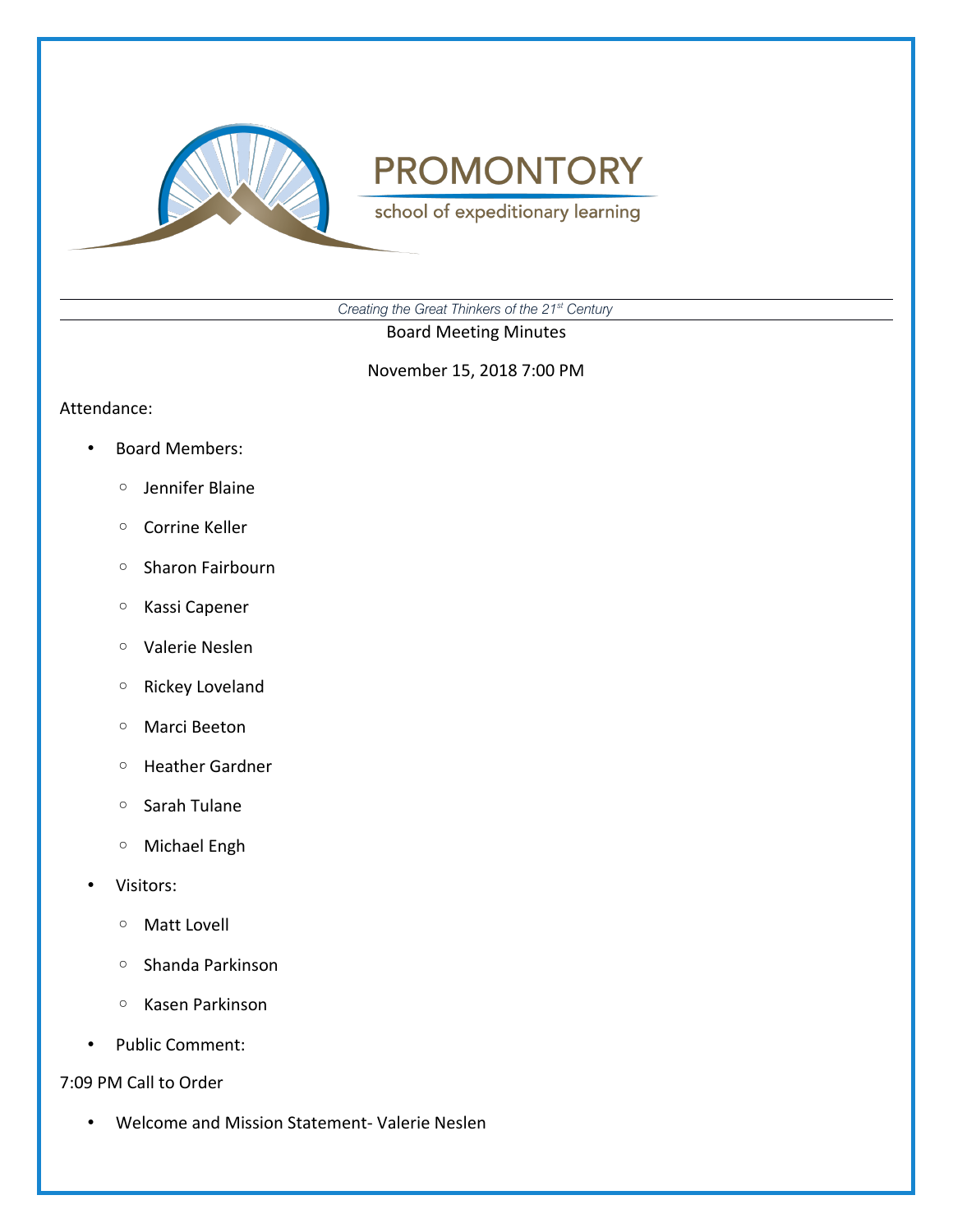

school of expeditionary learning

*Creating the Great Thinkers of the 21st Century*

- We use adventure to help our students learn and grow
- Do we use expeditions as rewards? Or are they part of the learning?

7:20 PM-Training-Corrine Keller

• Thoughts and Feelings about EL Conference

7:29 PM- Minutes

- **ACTION:** October 25, 2018 board meeting minutes. **Will vote in January**
- **ACTION:** Sharon motions to approve the November 2, 2018 board retreat minutes. Heather seconds the motion. Passes unanimously. Valerie abstains.

7:31 PM- Public Comment

• No Public Comment

7:31 PM-Business Items

- Spring 6/7/8 Intensive
	- After school activity
	- Want to start after Thanksgiving Break
- Spring Expeditions Approval
- Winter Bonuses
	- Bonuses are based on number of hours not merit
	- Valerie and Kassi will get the money out of the bank December 3
	- Nancy and Jamie will take care of gifts
	- Closed Meeting
- Intensives Update
- Communication Plan with 5/6 & 7/8 for High School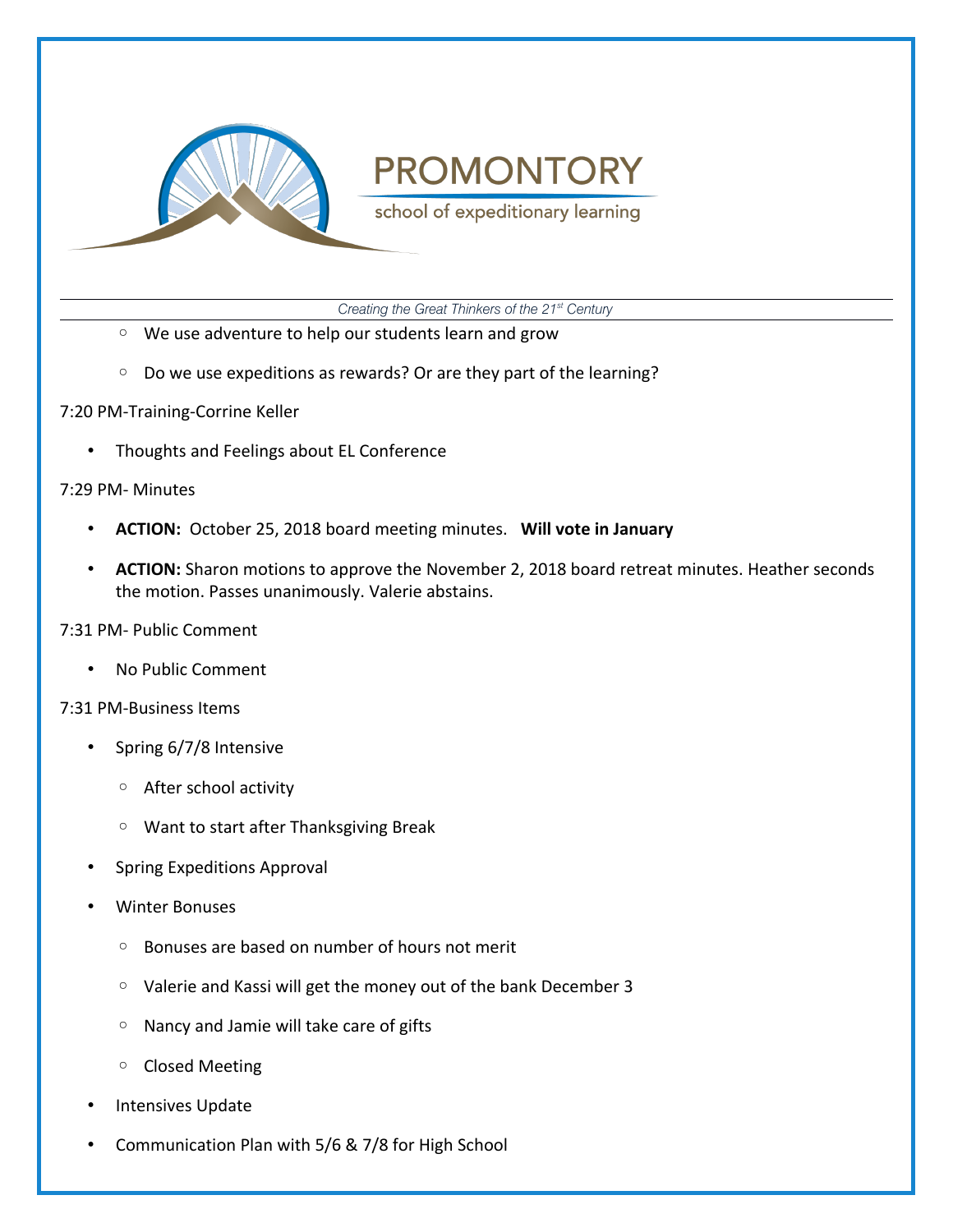

school of expeditionary learning

*Creating the Great Thinkers of the 21st Century*

- Office Staff is taking this over
- 8:21 PM- Finance
	- Budget Review- Matt
		- $\circ$

### 7:43 PM Action Items

- Polices
	- No Action at this time
- Spring 6/7/8 Intensives
	- **ACTION:** (7:43 PM) Valerie motions to approve this spring theater intensive as proposed by Megan Nelson. Sharon seconds the motion. Passes unanimously.
- Spring Expedition Approval
	- Voted on at retreat
- Winter bonuses
	- **ACTION:** (8:42 PM) Valerie motions to approve the winter bonuses as proposed by Jamie. Heather seconds the motion. Passes unanimously.

#### 7:54 PM- Director Report

- **Staffing Update** 
	- Michelle Wilson has been at jury duty for 7 weeks.
	- One of the SPED aids was not a good fit and was let go.
	- May need a third full time SPED teacher to accommodate IEPs.
	- Hired a temporary aid sub for SPED
	- Will decide after Christmas break how to finish out the year in SPED teachers.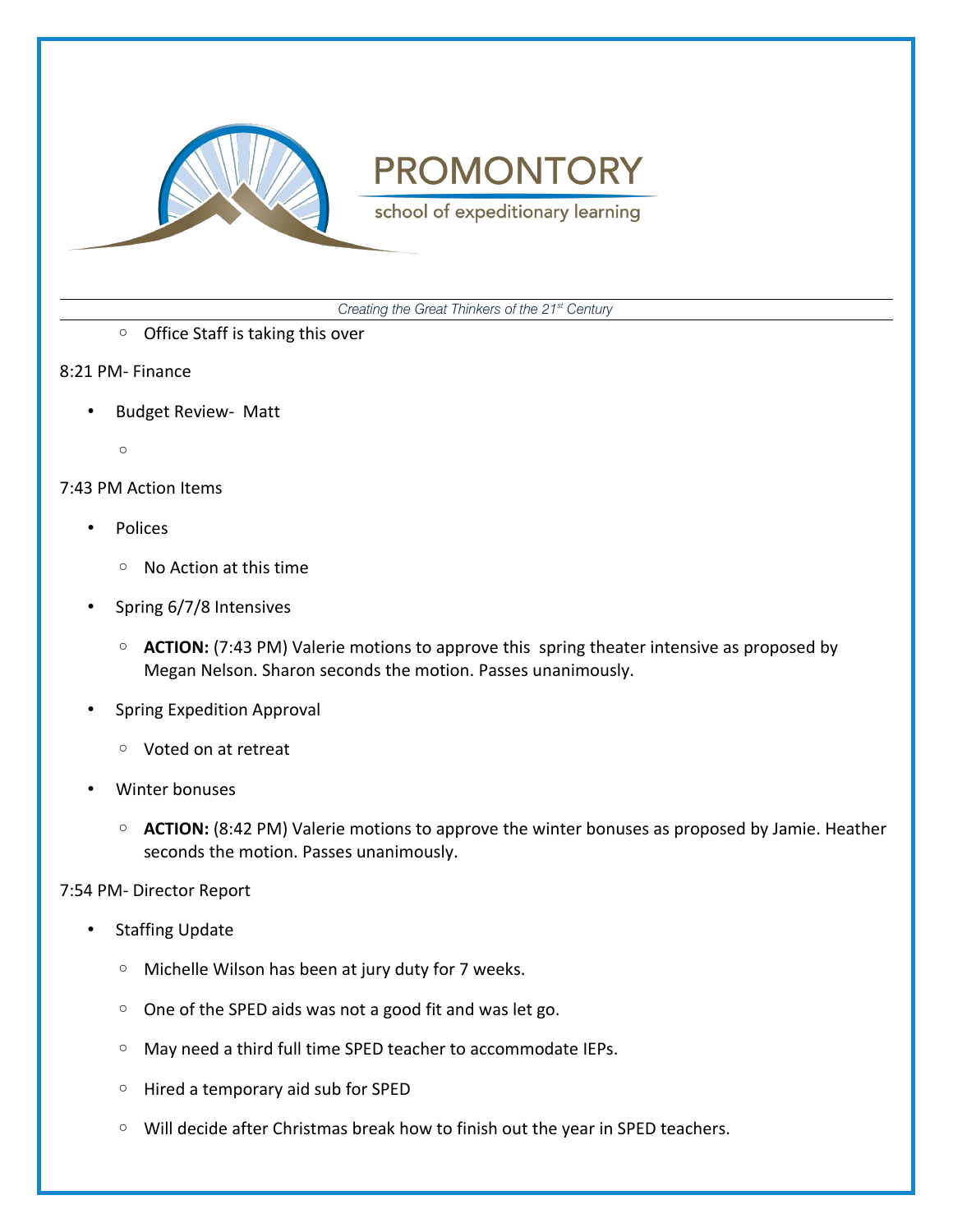

school of expeditionary learning

*Creating the Great Thinkers of the 21st Century*

- Enrollment- Current
	- 448
- Achievement:
	- 100% SLC attendance including one home visit
	- Student Council elections finished
- Professional Development
	- Just came back from EL National Conference
	- Martha will be here in January-will dive deep into SAGE type studying. Help students study for testing and work on areas they need help.
- Lottery:
	- Trying a new program from H-wire
- Charter Agreement Goals:
	- No Charter Agreement Goals this month.
- Public Relations:
	- POP is doing great
	- $\circ$

#### 8:47 PM- Closed Meeting

- **ACTION:** Valerie motions to open a closed meeting to discuss the qualifications of a board member. Sharon seconds the motion. Passes unanimously.
- **ACTION:** Valerie motions to leave the closed session. Sharon seconds the motion. Passes unanimously.
- **ACTION:** Sharon motions to approve the approved winter bonus as discussed in the closed meeting for our director. Valerie seconds the motion. Passes unanimously.